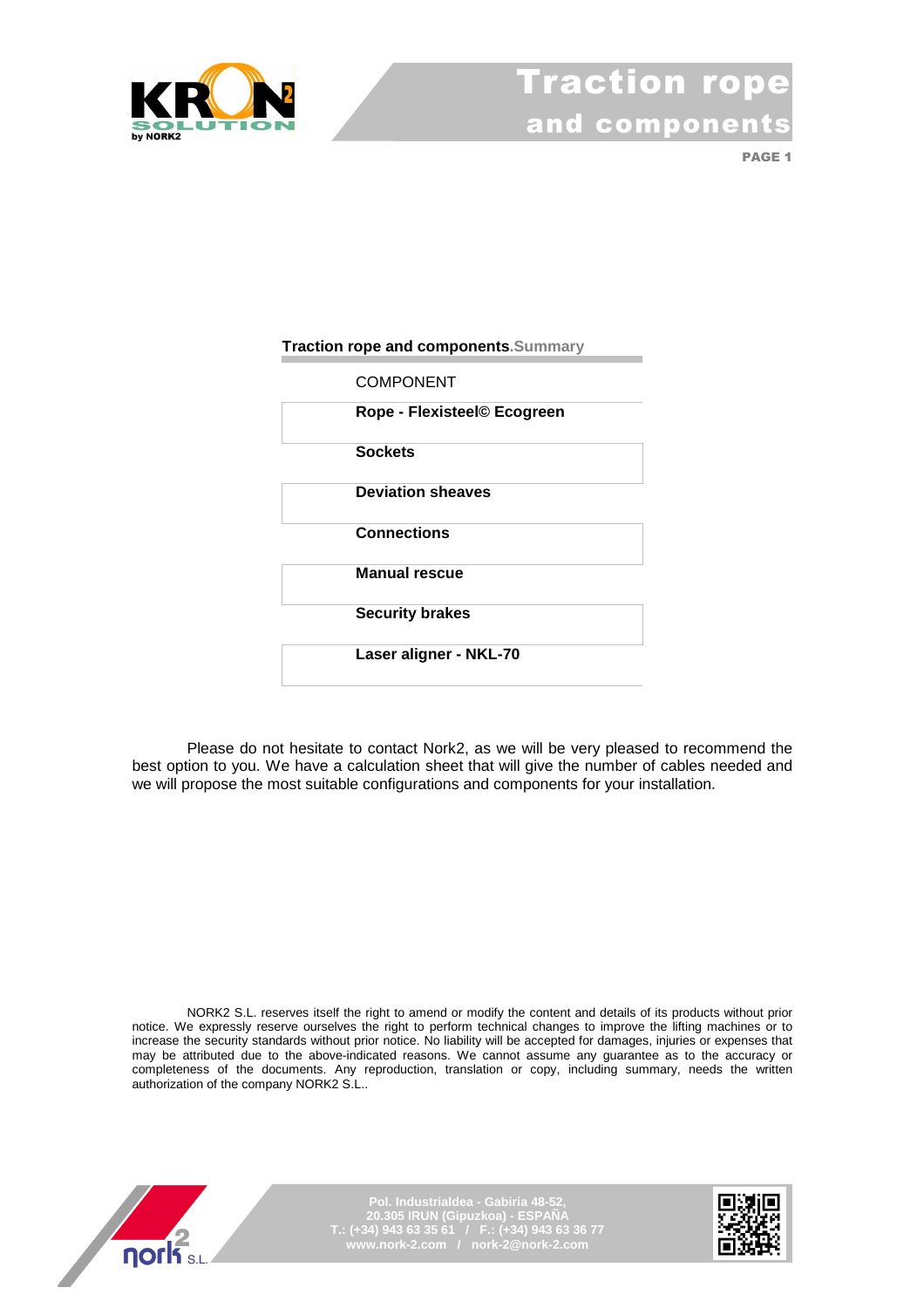

# Traction rope and components

PAGE 2

### FLEXISTEEL© ECOGREEN ROPE

POLYURETHANE (GREEN)



 **Flexisteel© Ecogreen.Characteristics** 

KP 312 // TÜV- SÜD Certificate //

Long-lasting

Must not be lubricated

Maximum comfort:

Neither vibration nor elongation nor slipping on the sheaves

Embedded: its wires do not rub together

#### **Flexisteel© Ecogreen.Technical information**

Construction: 7x7+7x19W

Resistence: Ro> 1770Nmm<sup>2</sup>

Minimum breaking load: 28kN



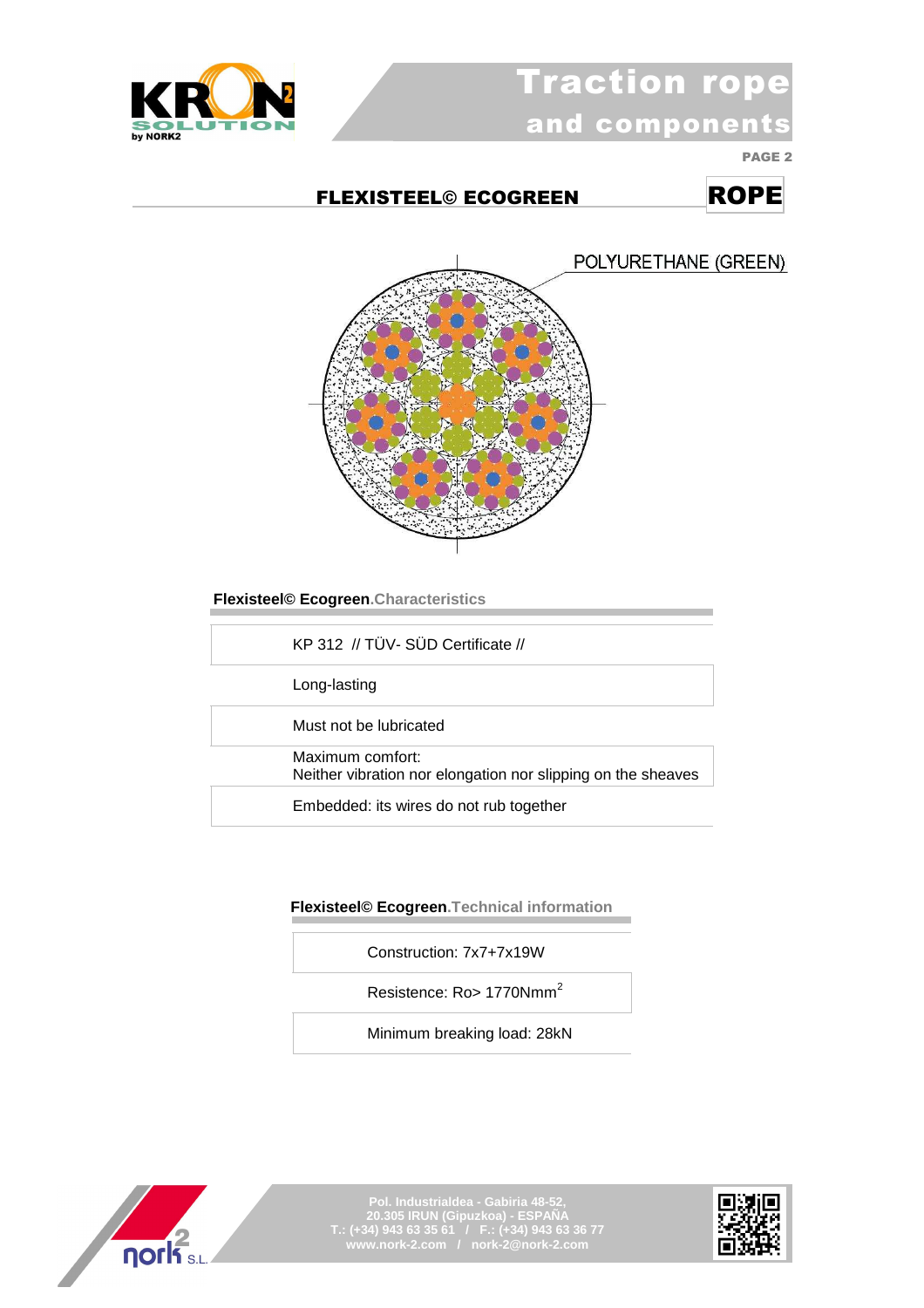

### SYMMETRIC/ASYMMETRIC WEDGE SOCKETS SOCKETS



 **Asymmetric socket** 

| <b>REFERENCE</b> | <b>DIMENSIONS</b> |    |
|------------------|-------------------|----|
|                  |                   | а  |
| 13.00.00.26/1    | -200              | 40 |
| 13.00.00.30      | 155               | 40 |

## **Asymmetric socket positioning sample:**



According to EN81-1+A3, 9.2.3



#### **Symmetric socket**

| <b>REFERENCE</b>   | L   | <b>DIMENSIONS</b><br>а |
|--------------------|-----|------------------------|
| 13.00.00.12 Pos. 1 | 220 | 48                     |
| 13.00.00.12 Pos. 2 | 220 | 117                    |
| 13.00.00.19        | 320 | 148                    |



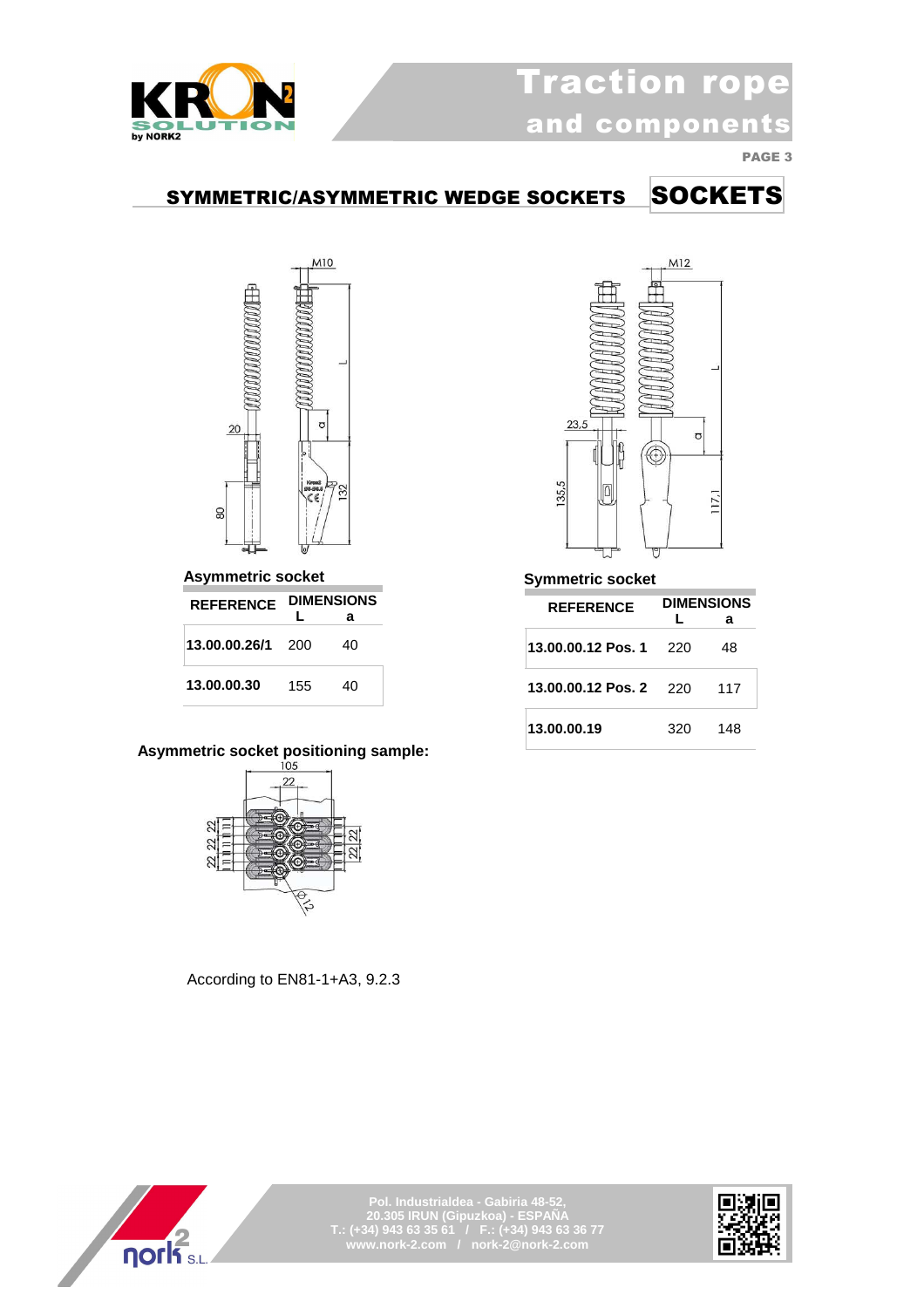

## POLYAMIDE DEVIATION PULLEYS



| <b>REFERENCE</b> | <b>GARGANTAS</b> | <b>DIMENSIONS</b> | l 1 |
|------------------|------------------|-------------------|-----|
| 13.16.06.10      | 5                | 106               | 59  |
| 13.16.06.11      | 7                | 128               | 81  |
| 13.16.06.12      | 9                | 150               | 103 |
| 13.16.06.13      | 11               | 172               | 125 |

Other shafts can be defined



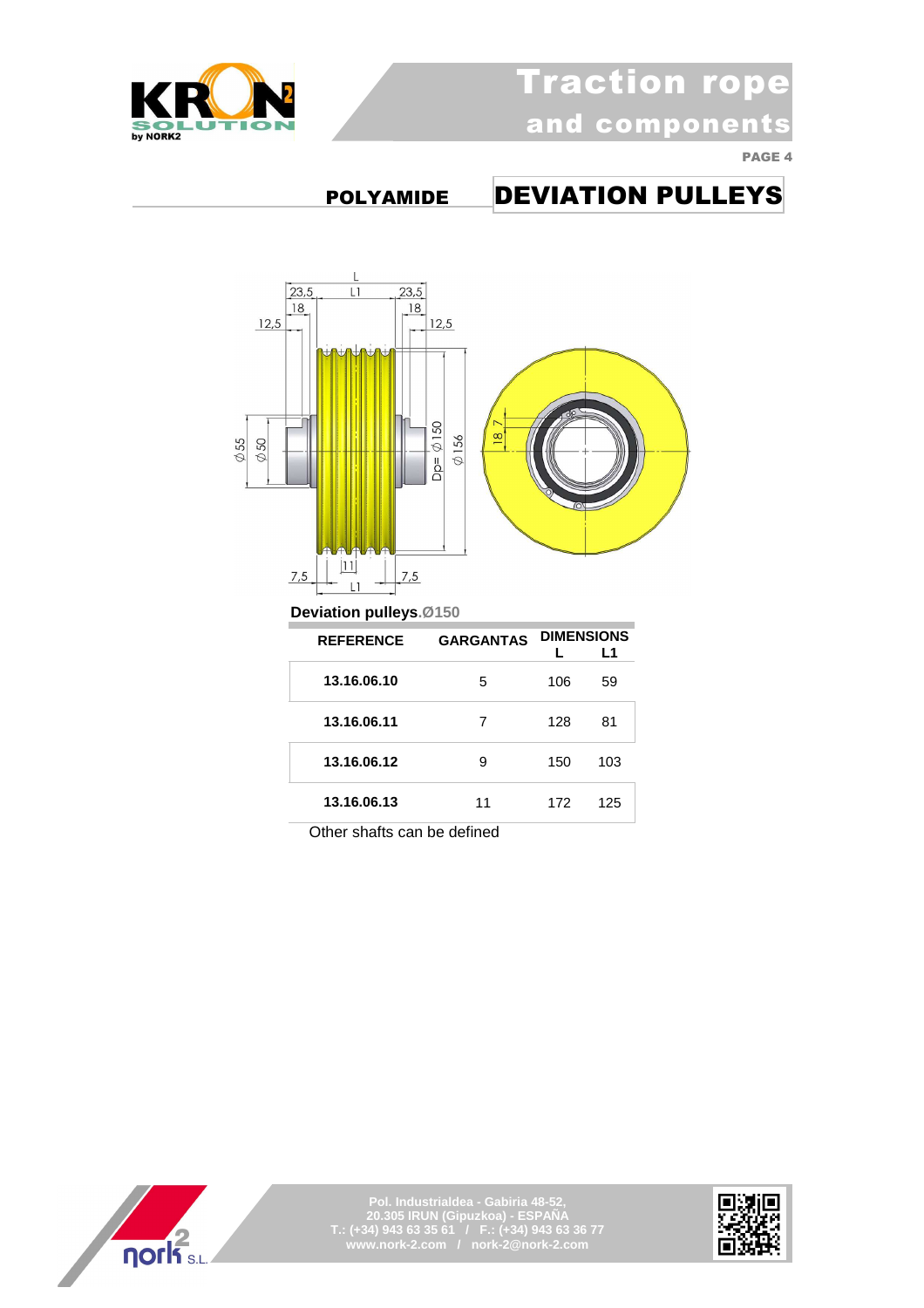

### BRAKE AND MOTOR CONNECTORS CONNECTIONS



#### **Connections.Motor connectors**



| <b>REFERENCE</b>                | <b>MOTORS</b>        | <b>Position</b> |               |
|---------------------------------|----------------------|-----------------|---------------|
|                                 | Kron2.70  225        | Pos. 1          | 5.000         |
| 13.00.01.66/3                   | Kron2US1<br>Kron2US2 | Pos. 2          | 10.000        |
|                                 |                      | Pos. 3          | other lenghts |
|                                 |                      | Pos. 1          | 5.000         |
| 13.00.01.68/2<br>Kron2.300  400 | Pos. 2               | 10.000          |               |
|                                 |                      | Pos. 3          | other lenghts |



 **Connections.Brake connector**



| <b>REFERENCE</b> | <b>BRAKES</b> Position |        |               |
|------------------|------------------------|--------|---------------|
|                  |                        | Pos. 1 | 5.000         |
| 13.00.01.70/2    | -all-                  | Pos. 2 | 10.000        |
|                  |                        | Pos. 3 | other lenghts |



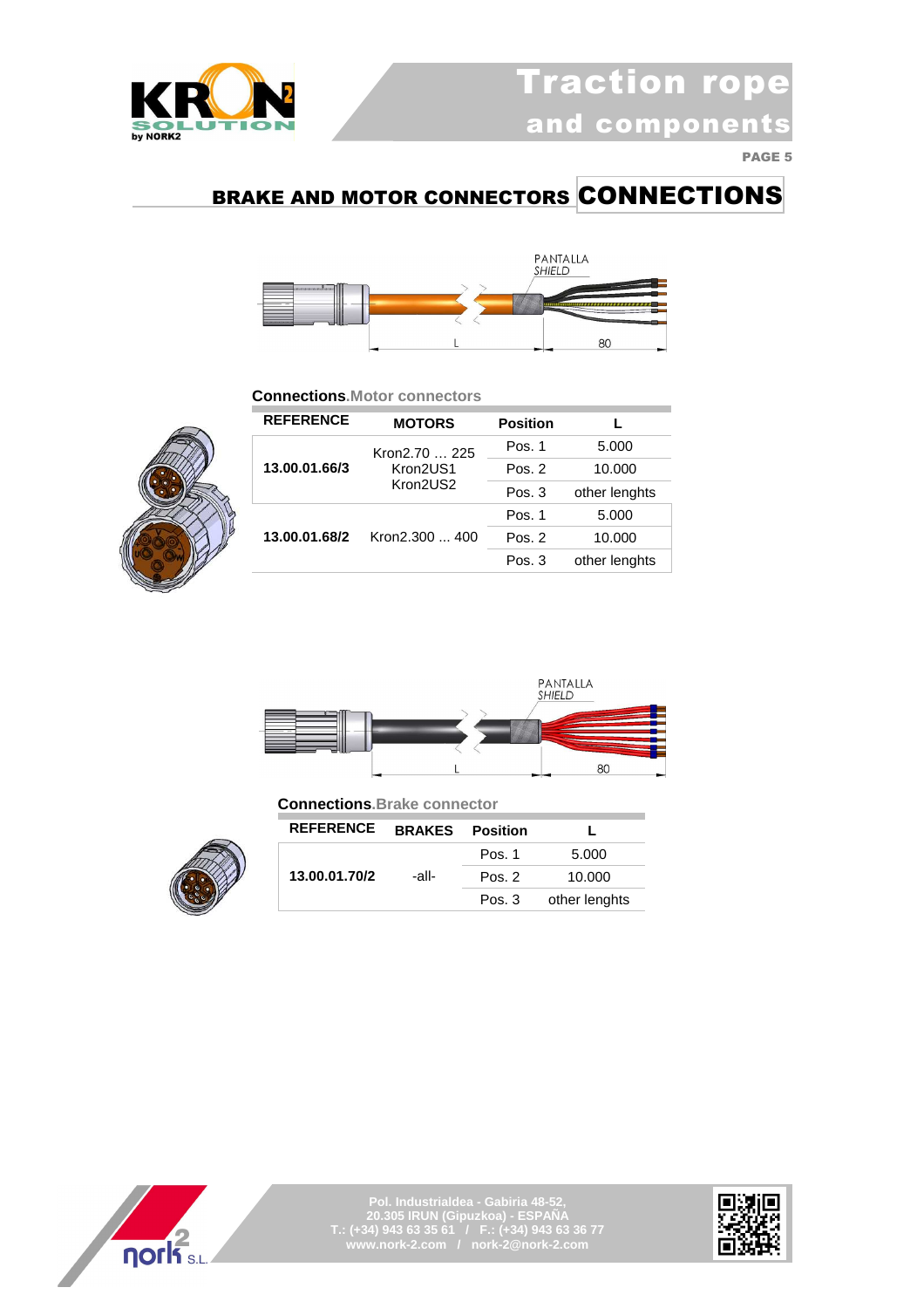

## ENCODER CONNECTION CONNECTIONS



 **Connections.ECN413 encoder**



| <b>REFERENCE</b> | <b>INVERTER</b>  | <b>Position</b> |               |
|------------------|------------------|-----------------|---------------|
|                  |                  | Pos. 1          | 5.000         |
| 13.00.01.90/2    | <b>KFB</b>       | Pos. 2          | 10.000        |
|                  |                  | Pos. 3          | other lenghts |
|                  |                  | Pos. 1          | 5.000         |
| 13.00.01.96/1    | CONTROL TECHNICS | Pos. 2          | 10.000        |
|                  |                  | Pos. 3          | other lenghts |



 **Connections.ECN413 encoder**

| REFERENCE INVERTER Position |          |        |               |
|-----------------------------|----------|--------|---------------|
|                             |          | Pos. 1 | 5.000         |
| 13.00.01.91/2               | FUJI UDP | Pos. 2 | 10.000        |
|                             |          | Pos. 3 | other lenghts |



 **Connections.ERN487 encoder**





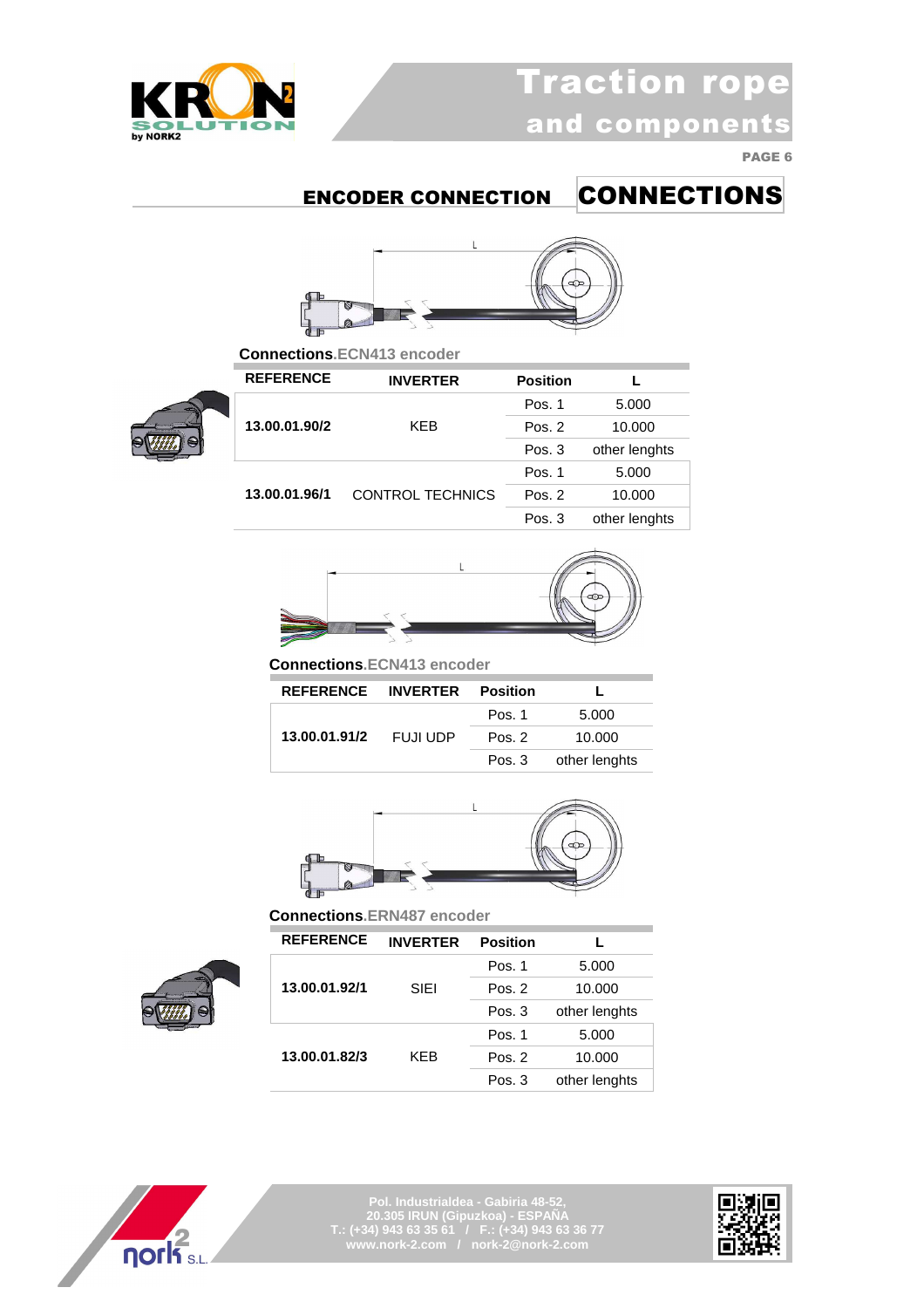

 EN81-1+A3, 12.5.1 MANUAL RESCUE  $N1$ MICRO SERIE DE SEGURIDAD<br>SECURITY SERIES MICROSWITCH ACTUADOR<br>ACTUATOR **VOLANTE WHEEL Manual rescue. REFERENCE DESCRIPTION 13.01.23.60 Pos.1** Brake hand release **13.01.23.60 Pos.2** Brake hand release + wheel



| CR236                  | 110 |
|------------------------|-----|
| <b>CR270G - CR290G</b> | 180 |



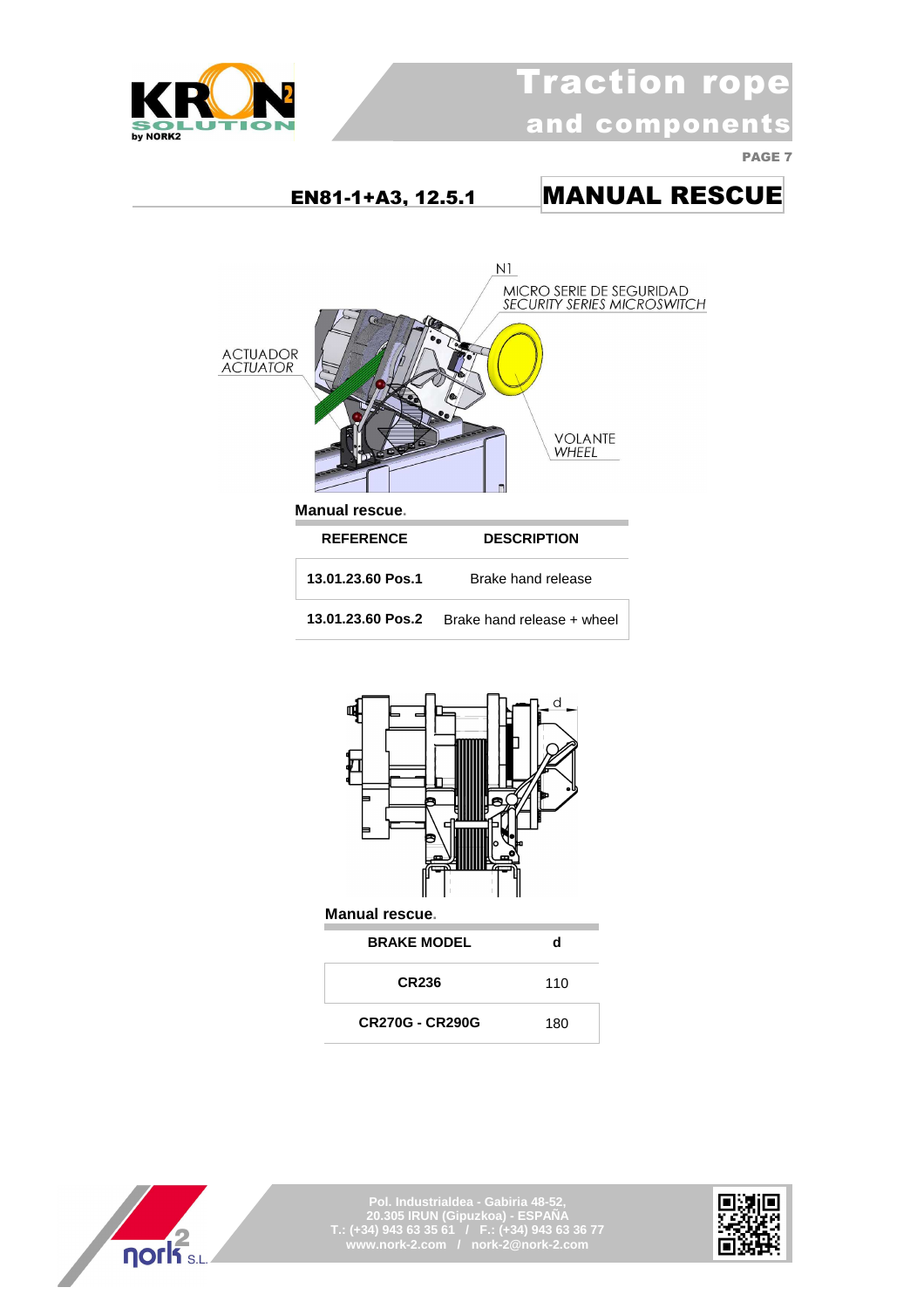



### CR SECURITY BRAKES SECURITY BRAKES



 **Security brakes.CR brakes for Kron2 motors**

| <b>REFERENCE</b> | <b>DIMENSIONS</b><br>(Width x Length x Height) | <b>MOTORS</b>                                       |
|------------------|------------------------------------------------|-----------------------------------------------------|
| <b>CR200</b>     | 210 x 210 x 86,4                               | Kron2-70<br>Kron2US1-70<br>Kron2USL2<br>Kron2USLHL2 |
|                  | 250 x 226 x 86,4                               | Kron2US1-105<br>Kron2US1-150                        |
| <b>CR236</b>     | 250 x 270 x 86.4                               | Kron2-105<br>Kron2-150<br>Kron2US2-105              |
| <b>CR270G</b>    | 280 x 280 x 86,4                               | Kron2-225<br>Kron2-300<br>Kron2US2.180              |
| <b>CR290G</b>    | 300 x 296 x 101,4                              | Kron2-350<br>Kron2-400                              |

According to: 95/16/EC EN81-1+A3